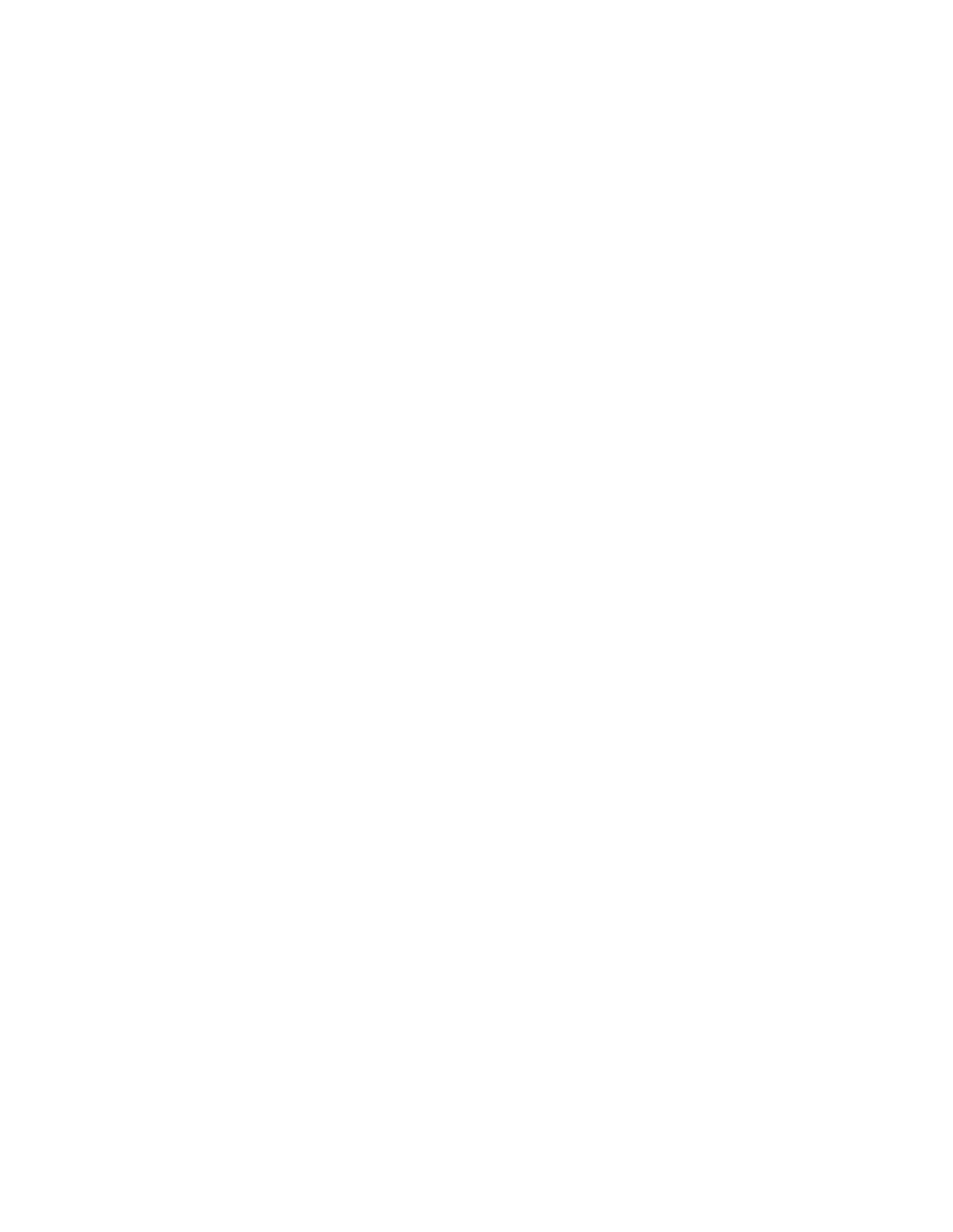# **SUBSTITUTE HOUSE BILL 2048** \_\_\_\_\_\_\_\_\_\_\_\_\_\_\_\_\_\_\_\_\_\_\_\_\_\_\_\_\_\_\_\_\_\_\_\_\_\_\_\_\_\_\_\_\_\_\_

\_\_\_\_\_\_\_\_\_\_\_\_\_\_\_\_\_\_\_\_\_\_\_\_\_\_\_\_\_\_\_\_\_\_\_\_\_\_\_\_\_\_\_\_\_\_\_

#### AS AMENDED BY THE SENATE

Passed Legislature - 1991 Regular Session

## **State of Washington 52nd Legislature 1991 Regular Session**

**By** House Committee on Health Care (originally sponsored by Representatives Moyer, Prentice, Paris, Braddock, Holland, Sprenkle, D. Sommers, Beck, Miller, Nealey, Padden, Winsley, Forner, Silver and Sheldon).

Read first time March 4, 1991.

 AN ACT Relating to license renewal fees; amending RCW 18.64.043, 18.64.045, 18.64.046, 18.64.047, 18.64.140, 69.45.070, and 69.50.301; adding a new section to chapter 18.130 RCW; adding a new section to chapter 18.64 RCW; and adding a new section to chapter 18.64A RCW.

5 BE IT ENACTED BY THE LEGISLATURE OF THE STATE OF WASHINGTON:

6 NEW SECTION. **Sec. 1.** A new section is added to chapter 18.130 RCW 7 to read as follows:

 The disciplining authority may adopt rules pursuant to this section authorizing a retired active license status. An individual credentialed by a disciplining authority regulated in the state under RCW 18.130.040, who is practicing only in emergent or intermittent circumstances as defined by rule established by the disciplining authority, may hold a retired active license at a reduced renewal fee established by the secretary under RCW 43.70.250. Such a license shall meet the continuing education or continued competency requirements, if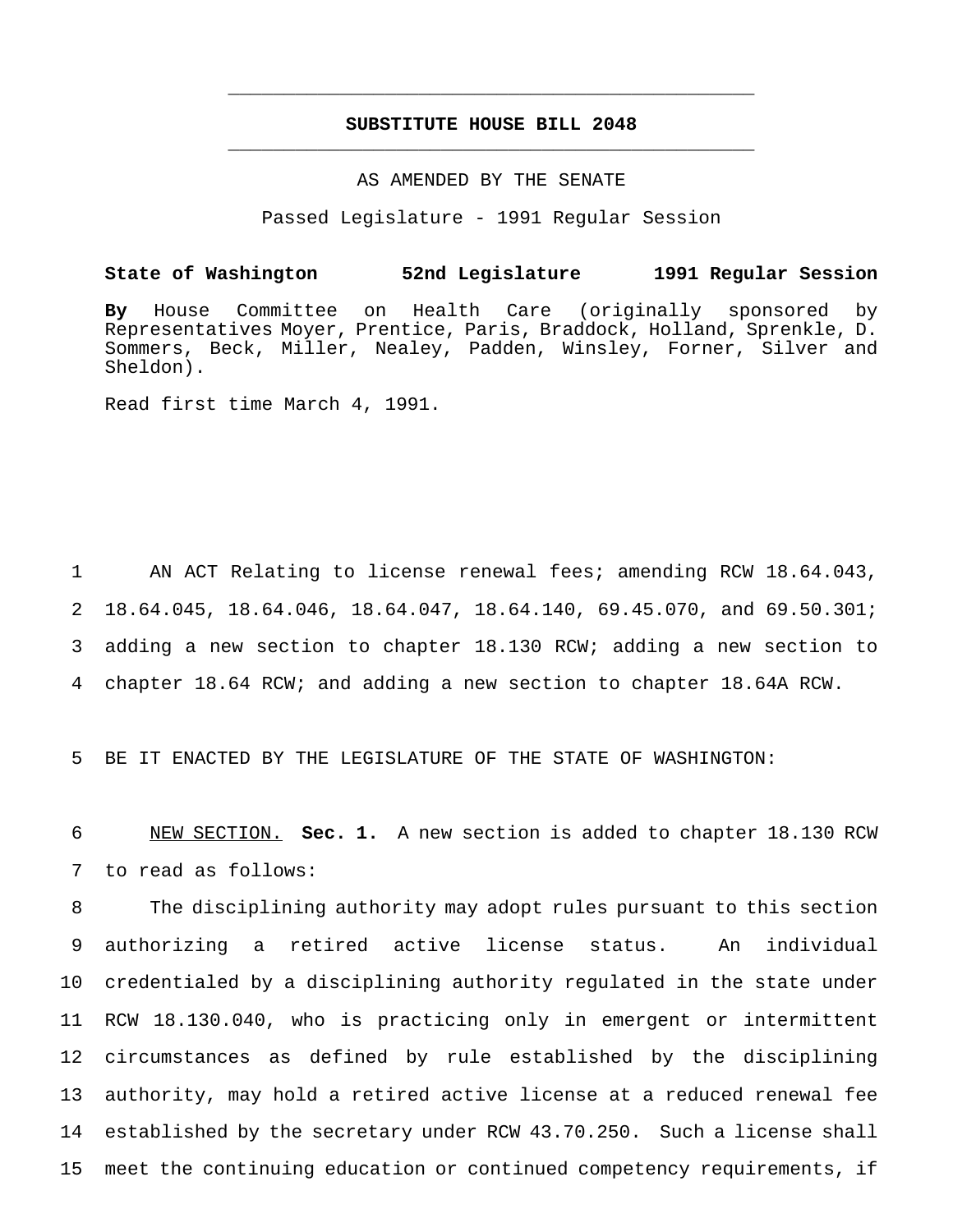any, established by the disciplining authority for renewals, and is subject to the provisions of this chapter. Individuals who have entered into retired status agreements with the disciplinary authority in any jurisdiction shall not qualify for a retired active license under this section.

 NEW SECTION. **Sec. 2.** A new section is added to chapter 18.64 RCW to read as follows:

 The board may adopt rules pursuant to this section authorizing a retired active license status. An individual licensed pursuant to this chapter, who is practicing only in emergent or intermittent circumstances as defined by rule established by the board, may hold a retired active license at a reduced renewal fee established by the secretary under RCW 43.70.250. Such a license shall meet the continuing education requirements, if any, established by the board for renewals, and is subject to the provisions of the uniform disciplinary act, chapter 18.130 RCW. Individuals who have entered into retired status agreements with the disciplinary authority in any jurisdiction shall not qualify for a retired active license under this section.

 **Sec. 3.** RCW 18.64.043 and 1989 1st ex.s. c 9 s 414 are each amended to read as follows:

 (1) The owner of each pharmacy shall pay an original license fee to be determined by the secretary, and annually thereafter, on or before a date to be determined by the secretary, a fee to be determined by the secretary, for which he or she shall receive a license of location, which shall entitle the owner to operate such pharmacy at the location specified, or such other temporary location as the secretary may approve, for the period ending on a date to be determined by the secretary, and each such owner shall at the time of filing proof of SHB 2048.SL p. 2 of 7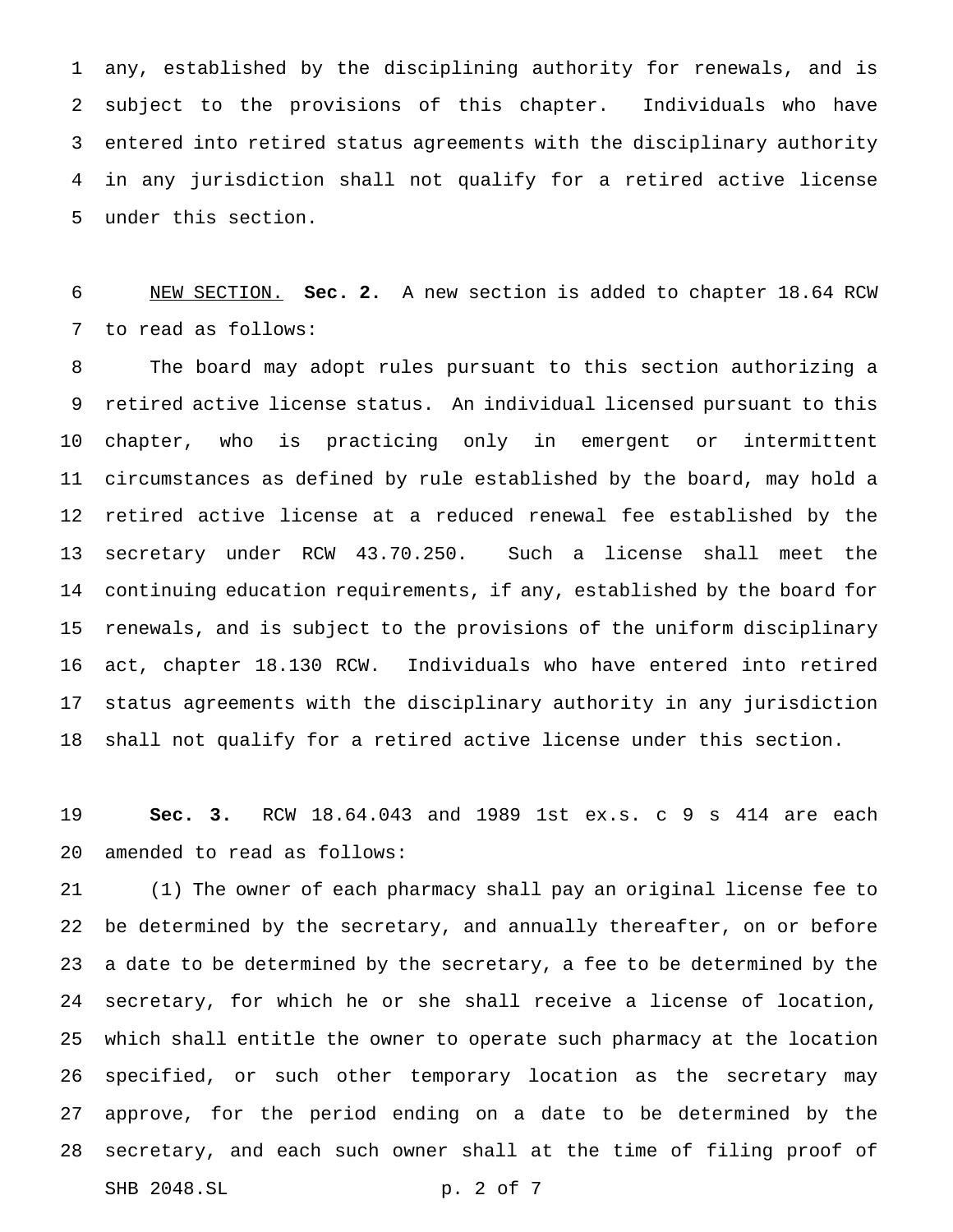payment of such fee as provided in RCW 18.64.045 as now or hereafter amended, file with the department on a blank therefor provided, a declaration of ownership and location, which declaration of ownership and location so filed as aforesaid shall be deemed presumptive evidence of ownership of the pharmacy mentioned therein.

 (2) It shall be the duty of the owner to immediately notify the department of any change of location or ownership and to keep the license of location or the renewal thereof properly exhibited in said pharmacy.

 (3) Failure to comply with this section shall be deemed a misdemeanor, and each day that said failure continues shall be deemed a separate offense.

13 (4) In the event such license fee remains unpaid ((<del>for sixty days</del> 14 <del>from</del>)) <u>on the</u> date due, no renewal or new license shall be issued except upon payment of the license renewal fee and a penalty fee equal to the original license fee.

 **Sec. 4.** RCW 18.64.045 and 1989 1st ex.s. c 9 s 416 are each amended to read as follows:

 The owner of each and every place of business which manufactures drugs shall pay a license fee to be determined by the secretary, and thereafter, on or before a date to be determined by the secretary, a fee to be determined by the secretary, for which the owner shall receive a license of location from the department, which shall entitle the owner to manufacture drugs at the location specified for the period ending on a date to be determined by the board, and each such owner shall at the time of payment of such fee file with the department, on a blank therefor provided, a declaration of ownership and location, which declaration of ownership and location so filed as aforesaid shall be deemed presumptive evidence of the ownership of such place of

p. 3 of 7 SHB 2048.SL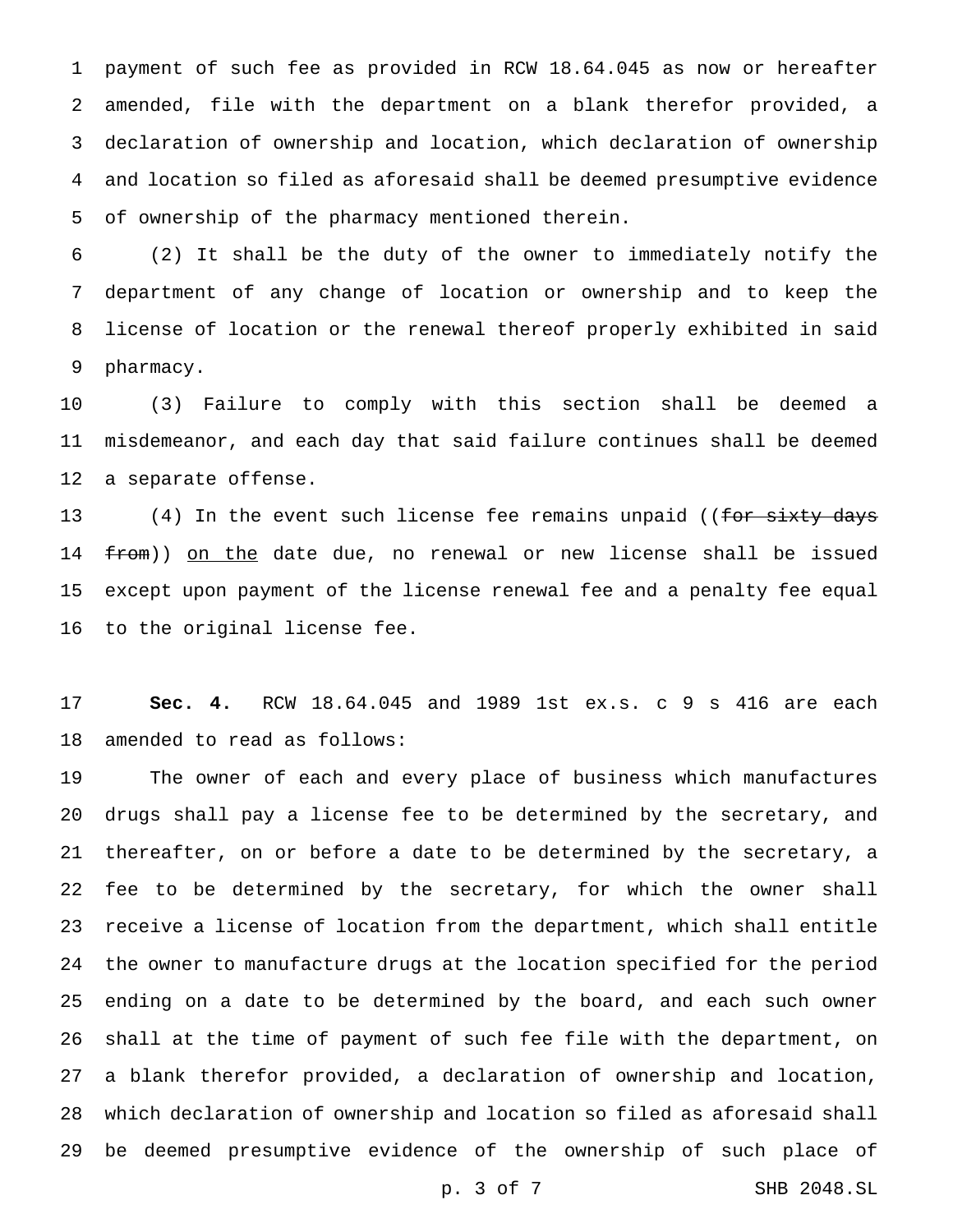business mentioned therein. It shall be the duty of the owner to notify immediately the department of any change of location or ownership and to keep the license of location or the renewal thereof properly exhibited in such place of business. Failure to conform with this section shall be deemed a misdemeanor, and each day that said failure continues shall be deemed a separate offense. In event such 7 license fee remains unpaid ((for sixty days from)) on the date due, no renewal or new license shall be issued except upon payment of the license renewal fee and a penalty fee equal to the license renewal fee.

 **Sec. 5.** RCW 18.64.046 and 1989 1st ex.s. c 9 s 417 are each amended to read as follows:

 The owner of each place of business which sells legend drugs and nonprescription drugs, or nonprescription drugs at wholesale shall pay a license fee to be determined by the secretary, and thereafter, on or before a date to be determined by the secretary, a like fee to be determined by the secretary, for which the owner shall receive a license of location from the department, which shall entitle such owner to either sell legend drugs and nonprescription drugs or nonprescription drugs at wholesale at the location specified for the period ending on a date to be determined by the board, and each such owner shall at the time of payment of such fee file with the department, on a blank therefor provided, a declaration of ownership and location, which declaration of ownership and location so filed as aforesaid shall be deemed presumptive evidence of the ownership of such place of business mentioned therein. It shall be the duty of the owner to notify immediately the department of any change of location and ownership and to keep the license of location or the renewal thereof properly exhibited in such place of business. Failure to conform with this section shall be deemed a misdemeanor, and each day that said SHB 2048.SL p. 4 of 7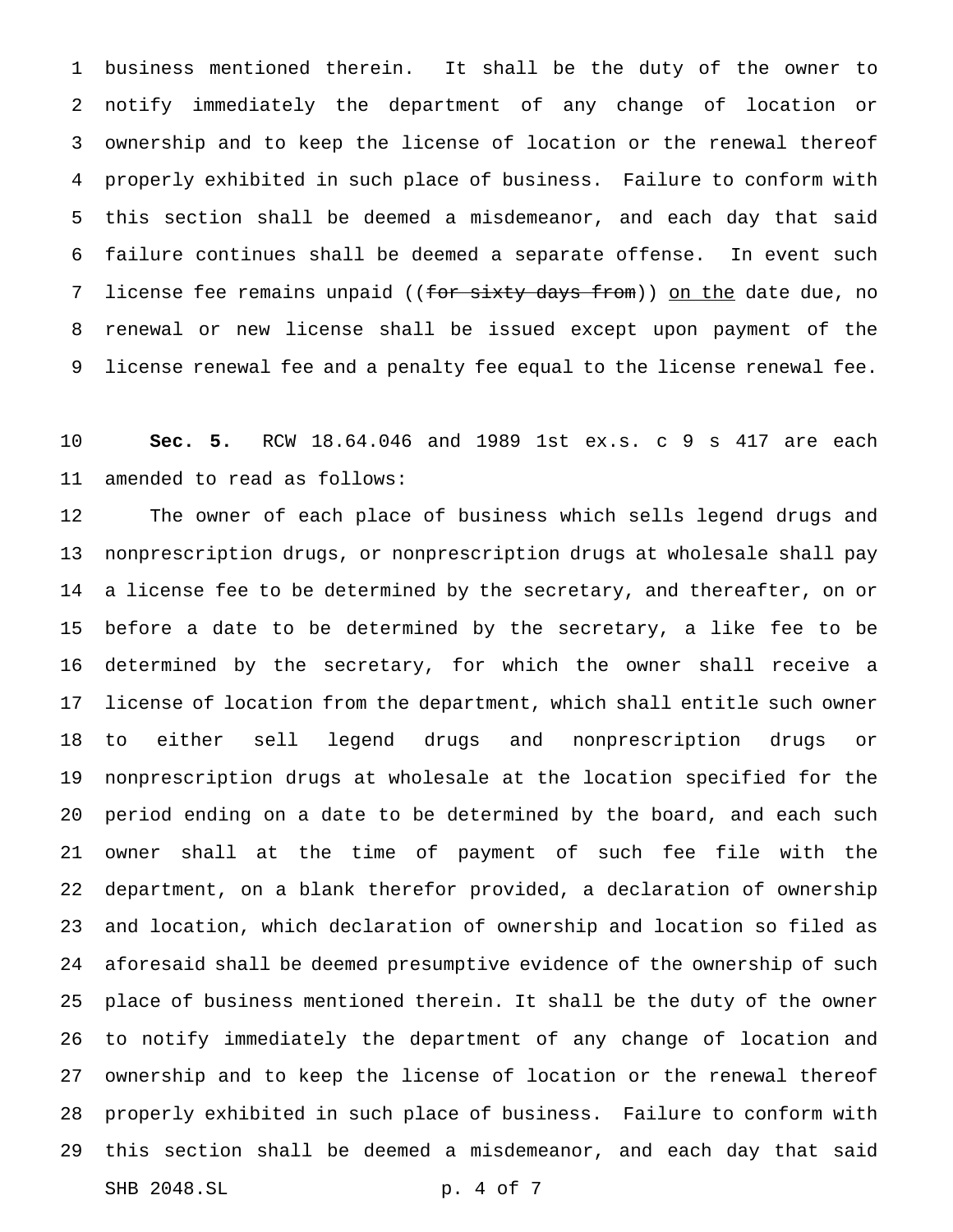failure continues shall be deemed a separate offense. In event such 2 license fee remains unpaid ((for sixty days from)) on the date due, no renewal or new license shall be issued except upon payment of the license renewal fee and a penalty fee equal to the license renewal fee.

 **Sec. 6.** RCW 18.64.047 and 1989 1st ex.s. c 9 s 418 are each amended to read as follows:

 Any itinerant vendor or any peddler of any nonprescription drug or preparation for the treatment of disease or injury, shall pay a registration fee determined by the secretary on a date to be determined by the secretary. The department may issue a registration to such vendor on an approved application made to the department. Any itinerant vendor or peddler who shall vend or sell, or offer to sell to the public any such nonprescription drug or preparation without having registered to do so as provided in this section, shall be guilty of a misdemeanor and each sale or offer to sell shall constitute a separate 16 offense. In event such registration fee remains unpaid ((for sixty days 17 from)) on the date due, no renewal or new registration shall be issued except upon payment of the registration renewal fee and a penalty fee equal to the renewal fee. This registration shall not authorize the sale of legend drugs or controlled substances.

 **Sec. 7.** RCW 18.64.140 and 1989 1st ex.s. c 9 s 421 are each amended to read as follows:

 Every licensed pharmacist who desires to practice pharmacy shall secure from the department a license, the fee for which shall be determined by the secretary. The renewal fee shall also be determined by the secretary. The date of renewal may be established by the secretary by regulation and the department may by regulation extend the duration of a licensing period for the purpose of staggering renewal

p. 5 of 7 SHB 2048.SL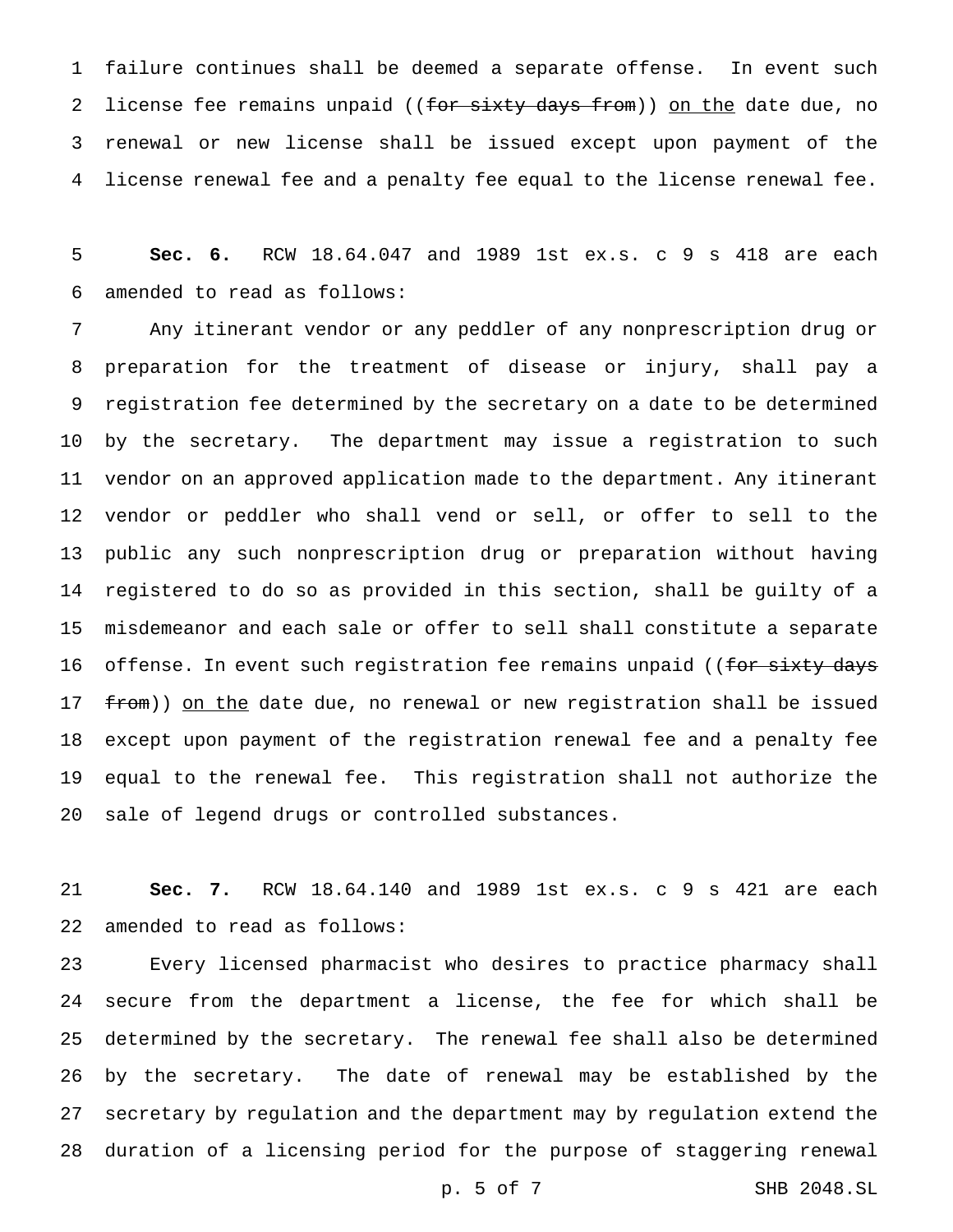periods. Such regulation may provide a method for imposing and collecting such additional proportional fee as may be required for the extended period. Payment of this fee shall entitle the licensee to a pharmacy law book, subsequent current mailings of all additions, changes, or deletions in the pharmacy practice act, chapter 18.64 RCW, and all additions, changes, or deletions of pharmacy board and department regulations. Pharmacists shall pay the license renewal fee and a penalty equal to the license renewal fee for the late renewal of 9 their license ((more than sixty days after the renewal is due)). The current license shall be conspicuously displayed to the public in the pharmacy to which it applies. Any licensed pharmacist who desires to leave the active practice of pharmacy in this state may secure from the department an inactive license. The initial license and renewal fees shall be determined by the secretary. The holder of an inactive license may reactivate his or her license to practice pharmacy in accordance with rules adopted by the board.

 **Sec. 8.** RCW 69.45.070 and 1989 1st ex.s. c 9 s 447 are each amended to read as follows:

 The department may charge reasonable fees for registration. The registration fee shall not exceed the fee charged by the department for 21 a pharmacy location license. If the registration fee is not paid on or 22 before the date due, a renewal or new registration may be issued only upon payment of the registration renewal fee and a penalty fee equal to 24 the registration renewal fee.

 **Sec. 9.** RCW 69.50.301 and 1989 1st ex.s. c 9 s 431 are each amended to read as follows:

 The state board of pharmacy may promulgate rules and the secretary 28 may set fees ((of not less than ten dollars or more than fifty SHB 2048.SL p. 6 of 7